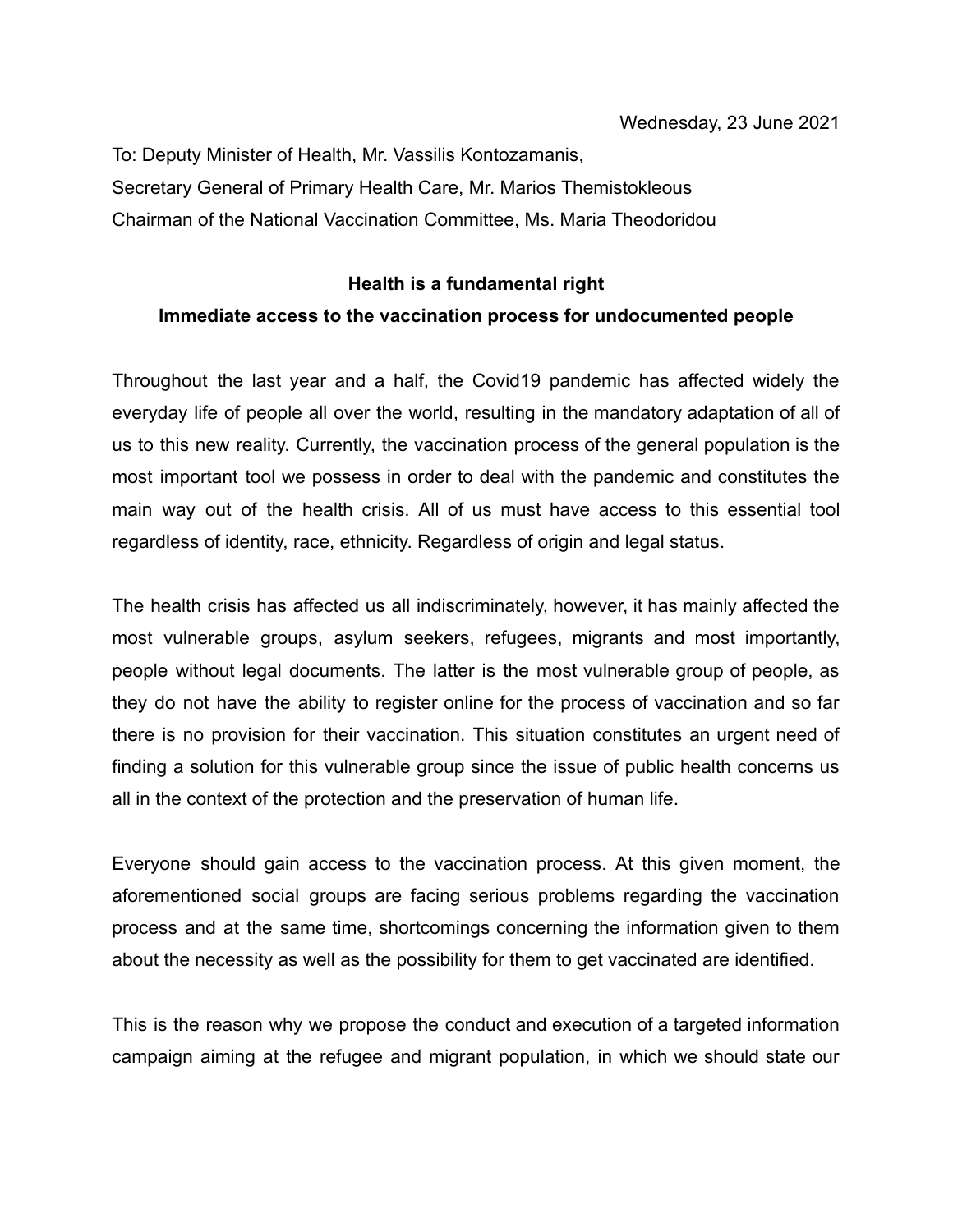support and availability. The way out of the pandemic can only become possible by our common will and the inclusion of all of us.

We demand immediate and all-inclusive access to the vaccination process for all social groups without exception, especially for the most vulnerable ones. Health is a fundamental right for everyone, which entails that an organized and coordinated State is obliged to perpetually defend and secure it.

## Yours sincerely,

The Greek Forum of Refugees & the Greek Forum of Migrants

With the support of:

- 1. ActionAid
- 2. Action for Education
- 3. ARSIS Association for the Social Support of Youth
- 4. Babel Day Center/ Κέντρο Ημέρας Βαβέλ
- 5. Danish Refugee Council DRC
- 6. DIOTIMA
- 7. ECHO100PLUS
- 8. Equal Rights Beyond Borders
- 9. Europe Must Act
- 10.Fenix Humanitarian Legal Aid
- 11. Generation 2.0 RED
- 12.Greek Association of People Living with HIV "Positive Voice" / Θετική Φωνή
- 13.Greek Council of Refugees
- 14.Hellenic League for Human Rights (HLHR)
- 15.HIAS Greece
- 16.HumanRights360
- 17.International Rescue Committee (IRC)
- 18.INTERSOS
- 19.INTERSOS Hellas
- 20.Irida Women's Center
- 21.Jesuit Refugee Service Greece (JRS Greece)/ Υπηρεσία των Ιησουιτών για τους πρόσφυγες